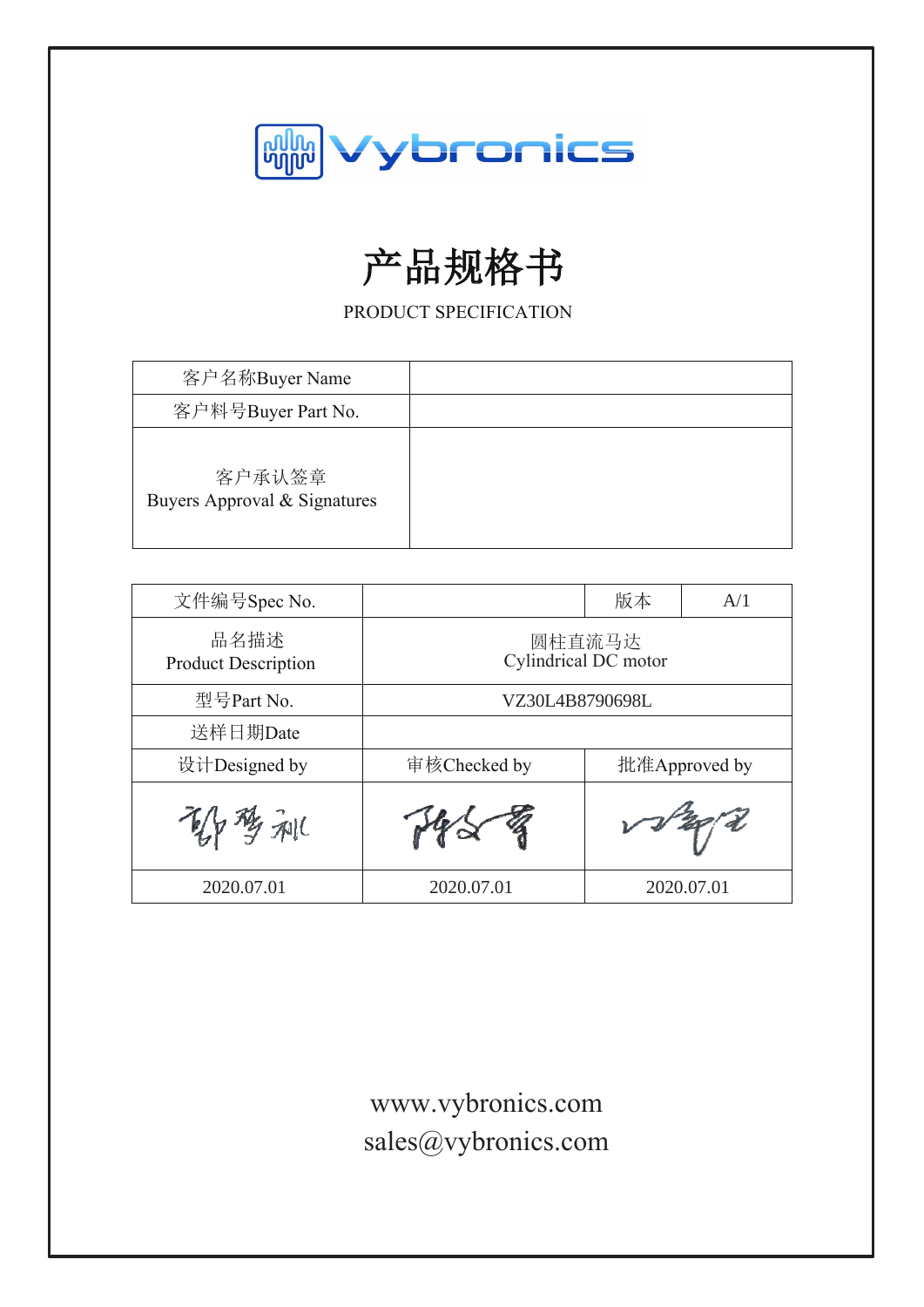| ybronics                     | PRODUCT SPECIFICATION<br>产品规格书     | VZ30L4B8790698L<br>No: $2/16$ |
|------------------------------|------------------------------------|-------------------------------|
|                              |                                    |                               |
| 1. 封面                        | 目录/List                            | 1/16                          |
| 2. 目录                        |                                    | 2/16                          |
| 3. 更改记录/Records of Revision  |                                    | 3/16                          |
| 4. 结构形式/Construction Form    |                                    | 4/16                          |
| 5. 适用范围/Scope Of Application |                                    | 4/16                          |
| 6. 测试条件/Testing Condition    | 5/16                               |                               |
| 7. 贮存环境/Storage Environment  |                                    | 5/16                          |
|                              | 8. 电气特性/Electrical Characteristics | $5/16^{\circ}6/16$            |
|                              | 9. 机械特性/Mechanical Characteristics | $7/16^{\circ}8/16$            |
| 10. 可靠性试验/Reliability Test   |                                    | $9/16^{\circ}12/16$           |
|                              | 11. 环保要求/Environment Protections   | 12/16                         |
| 12. 注意事项/Caution             |                                    | $12/16^{\circ}14/16$          |
| 13. 外形图/Outside View         |                                    | 15/16                         |
| 14. 包装要求/Packaging require   |                                    | 16/16                         |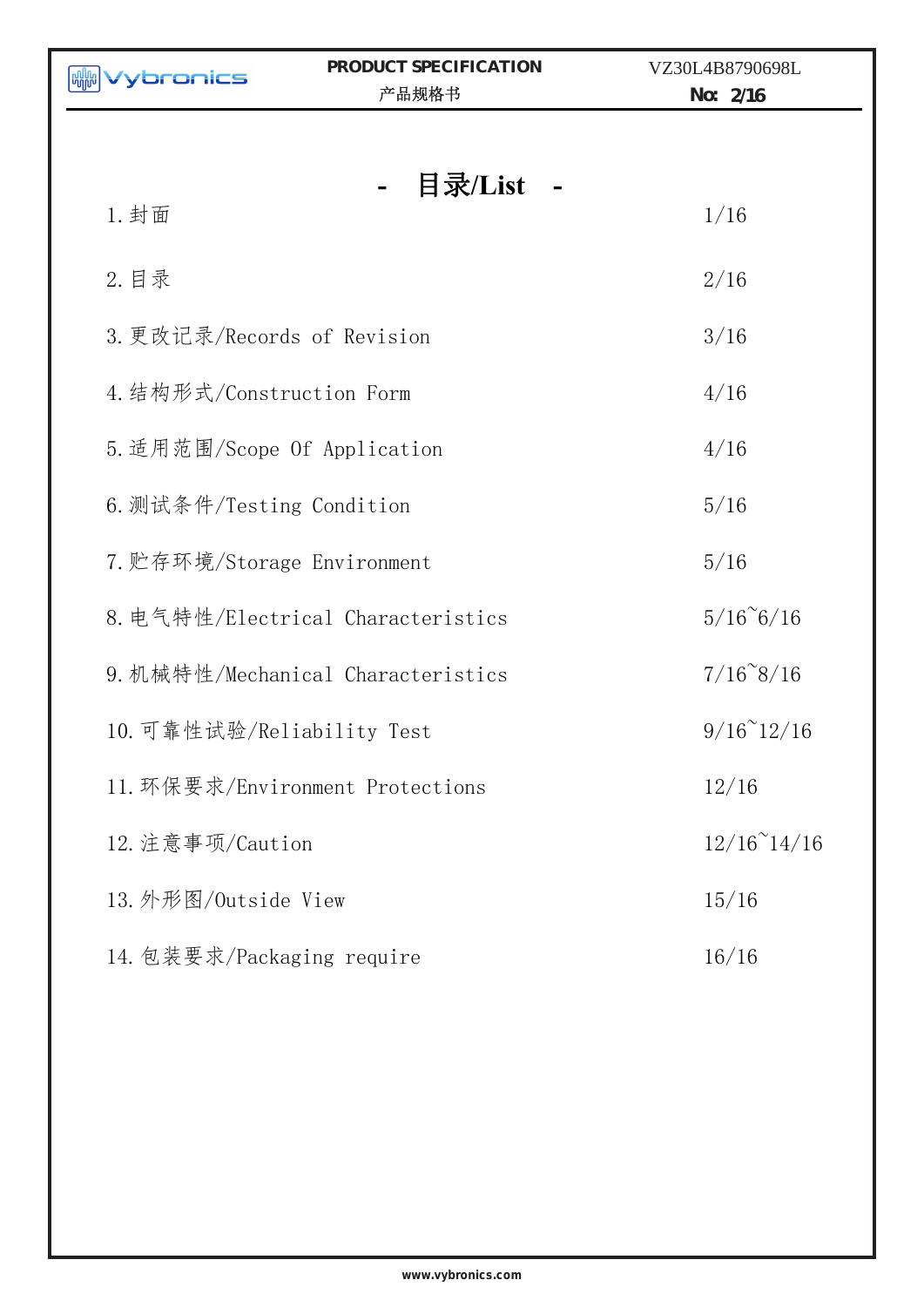

### **PRODUCT SPECIFICATION**  产品规格书

VZ30L4B8790698L

**No: 3/16**

# **3.** 更改记录**/ Records of Revision**

| 修改号<br>Rev. No. | 日期<br>Rev. Date | 页码<br>Page No. | 修改项目<br>Revised Item                                                                                                            | 更改原因<br>Reason |
|-----------------|-----------------|----------------|---------------------------------------------------------------------------------------------------------------------------------|----------------|
| A/0             | 2017.06.29      | $\sqrt{ }$     | 产品颁布/ Release for Production                                                                                                    |                |
| A/1             | 2020.07.01      | $\sqrt{2}$     | changed company name from<br><b>JINLONG MACHINERY to</b><br>VYBRONICS, changed part # from<br>Z30L4B8790698L to VZ30L4B8790698L | Rebranding     |
|                 |                 |                |                                                                                                                                 |                |
|                 |                 |                |                                                                                                                                 |                |
|                 |                 |                |                                                                                                                                 |                |
|                 |                 |                |                                                                                                                                 |                |
|                 |                 |                |                                                                                                                                 |                |
|                 |                 |                |                                                                                                                                 |                |
|                 |                 |                |                                                                                                                                 |                |
|                 |                 |                |                                                                                                                                 |                |
|                 |                 |                |                                                                                                                                 |                |
|                 |                 |                |                                                                                                                                 |                |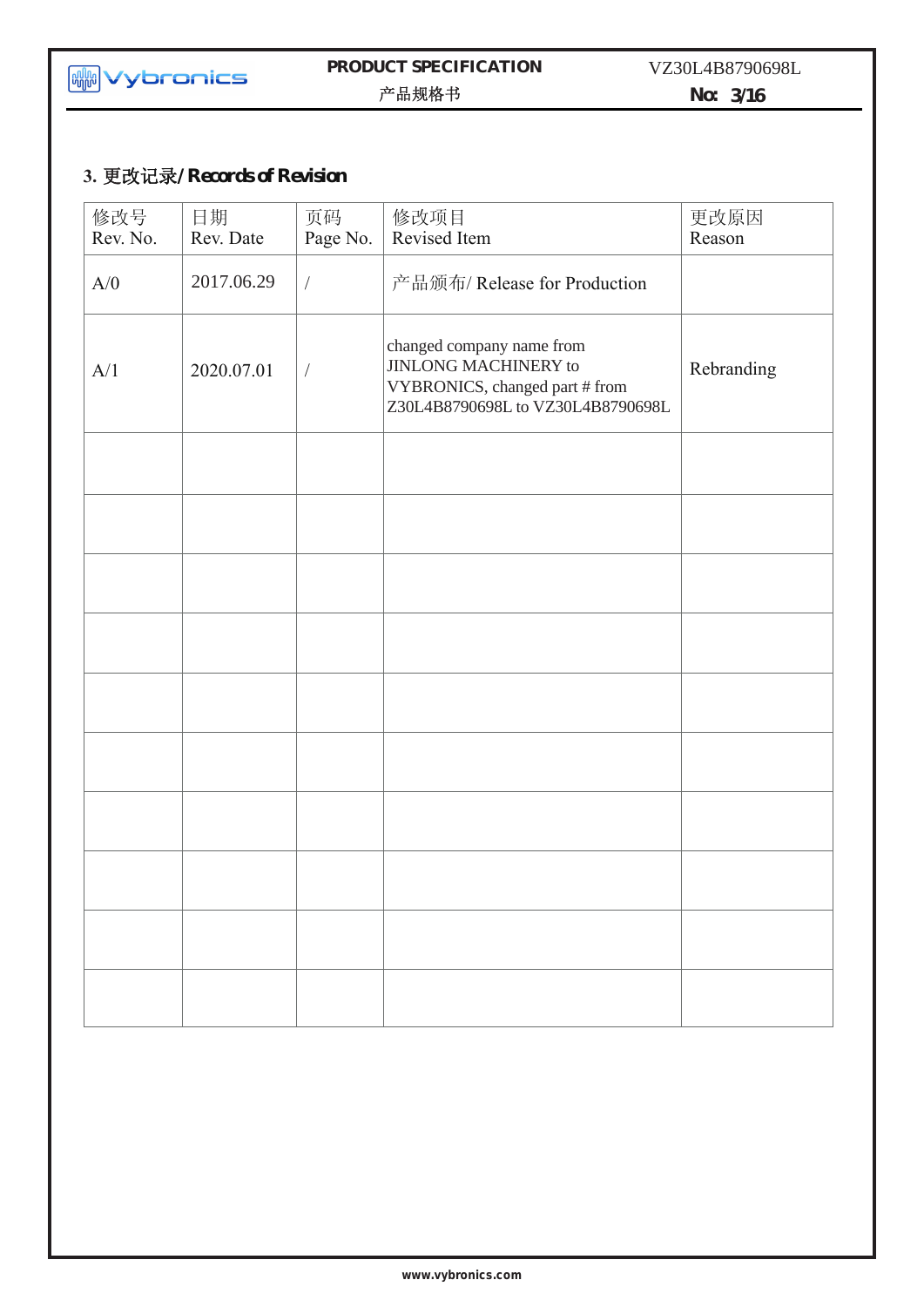### **PRODUCT SPECIFICATION**  RODUCT SPECII) PRODUCT SPECII<br>产品规格书

**No: 4/16**

# 4.结构形式/Construction Form

This specification sheet is stipulated for vibration motor for mobile phone.

 $\mathcal{L}$  Specifications  $\mathcal{L}$  Specifications  $\mathcal{L}$  and  $\mathcal{L}$  and  $\mathcal{L}$  and  $\mathcal{L}$  and  $\mathcal{L}$ 

| NO.     | 项目/Item                       | 规格/Specifications                            |
|---------|-------------------------------|----------------------------------------------|
| $4 - 1$ | 电机结构<br>Motor construction    | Φ3.2 圆柱形铁芯直流电机<br>$\Phi$ 3.2 DC Cored motor  |
| $4 - 2$ | 换向片数<br>Number of phases      | 3组换向片<br>$3$ -phases                         |
| $4 - 3$ | 磁极数<br>Number of magnet poles | 两极 (外置磁极型式)<br>2-poles (Inner magnet type)   |
| $4 - 4$ | 线圈<br>Coil construction       | 铁芯线圈<br>Iron-cored coil                      |
| $4 - 5$ | 整流技术<br>Rectifying method     | 采用高精度电刷和换向器<br>Precious brush and commutator |

# 5.使用条件/Standard operating condition

| NO.     | 项目/Item                               | 规格/Specifications             |
|---------|---------------------------------------|-------------------------------|
| $5 - 1$ | 额定电压<br>Rated voltage                 | DC3.0V                        |
| $5 - 2$ | 使用电压范围<br>Operating voltage range     | DC $2.3 \sim 3.7V$            |
| $5 - 3$ | 旋转方向<br>Rotating direction            | $CW \, / \, CCW$              |
| $5 - 4$ | 使用温度范围<br>Operating temperature range | $-30^{\circ}$ C $\sim$ +70 °C |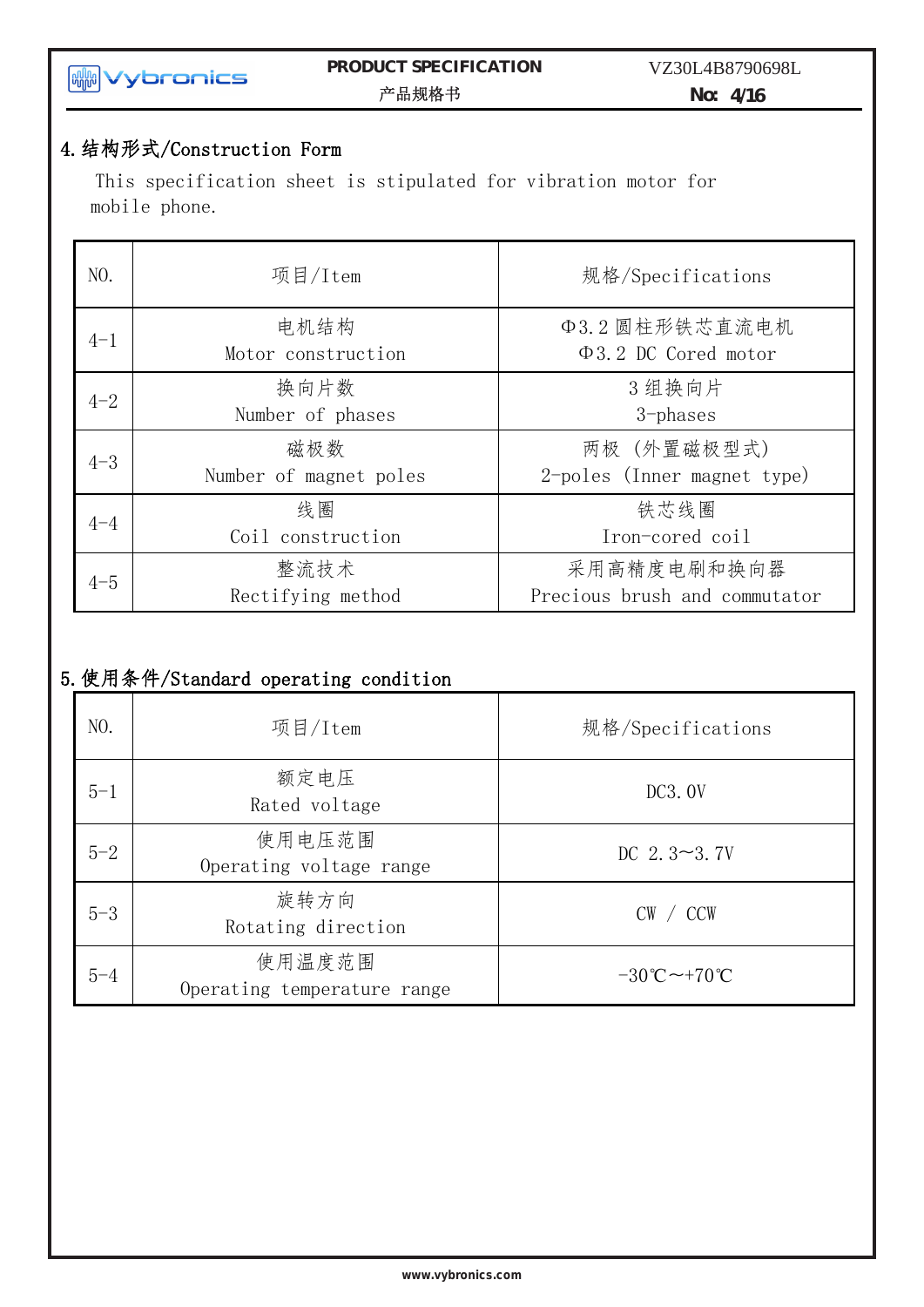

### **PRODUCT SPECIFICATION No:** 5/16  $\sim$  Specifications  $\sim$  2017-07-29  $\sim$  2017-07-29  $\sim$  2017-07-29  $\sim$  2017-07-29  $\sim$

# 6.测试条件/Testing condition

| NO.     | 项目/Item                              | 规格/Specifications                               |
|---------|--------------------------------------|-------------------------------------------------|
| $6 - 1$ | 温度<br>Temperature                    | $20^{\circ}C \pm 2$                             |
| $6 - 2$ | 湿度<br>Humidity                       | $45\%~ - 85\% RH$                               |
| $6 - 3$ | 电源电压<br>Power supply, voltage source | 直流电源或电池 3.0V<br>DC power supply or battery 3.0V |
| $6 - 4$ | 马达安放状态<br>Posture of motor           | 水平                                              |

# 7.贮存环境/Storage environment

| NO.     | 项目/Item                   | 规格/Specifications                                          |
|---------|---------------------------|------------------------------------------------------------|
| $7 - 1$ | 贮存温度<br>Storage temp      | $-40^{\circ}C \sim +85^{\circ}C$                           |
| $7 - 2$ | 相对湿度<br>relative humidity | $5\% \sim 95\%$<br>(No condensation of moisture/无水<br>汽凝结) |

# 8.电气特性/Electrical characteristic

| NO.     | 项目/Item                  | 单位<br>/Uni<br>$t_{i}$ | 规格/SPEC.         | 条件/Condition                                                                                                                                                                                                                                                                   |
|---------|--------------------------|-----------------------|------------------|--------------------------------------------------------------------------------------------------------------------------------------------------------------------------------------------------------------------------------------------------------------------------------|
| $8 - 1$ | 额定转速<br>Rated speed      | rpm                   | $14000 \pm 2500$ | 额定电压: DC 3.0V<br>Rated voltage: DC 3.0V                                                                                                                                                                                                                                        |
| $8 - 2$ | 额定电流<br>Rated current    | mA                    | 80Max            | 在额定电压和额定负载下测试<br>Measure at rated voltage<br>and rated load                                                                                                                                                                                                                    |
| $8 - 3$ | 启动电流<br>Starting current | mA                    | 90Max            | 在额定电压下锁定振动轮, 测电机<br>电流 (2/3R极端电阻处, 不在电刷<br>和整流子两点接触的位置)/Measure<br>current at locked counter weight<br>$(R1.7\times2.8)$ in rated voltage $(2/3R)$<br>R:1 extreme resisting rate, Not in the<br>position when the brushes contact the<br>commutator at the two contact points) |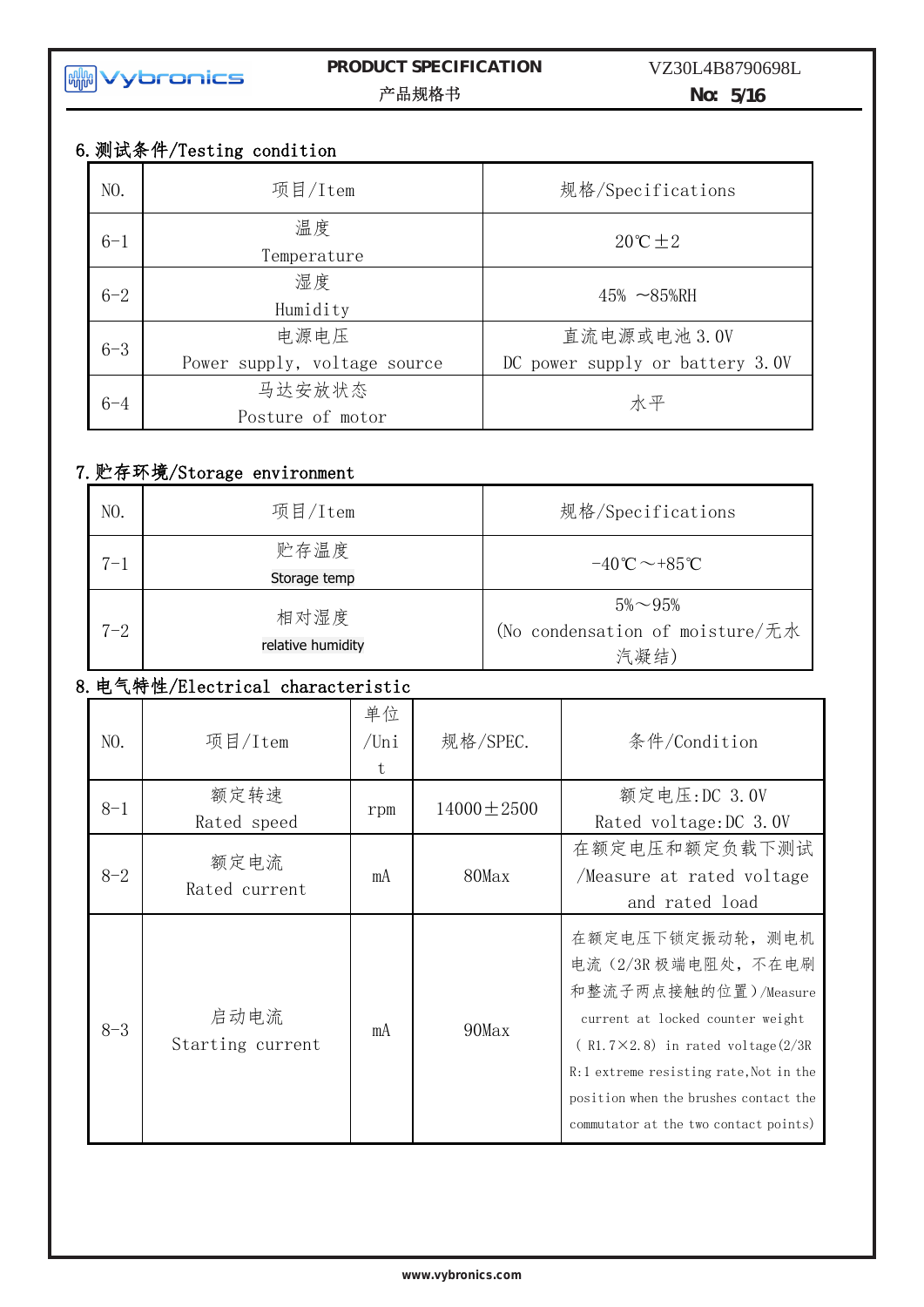### **PRODUCT SPECIFICATION**  产品规格书/Specifications 日期/Date : 2017-06-29

VZ30L4B8790698L

**No: 6/16**

| $8 - 4$ | 启动电压<br>Starting voltage     | V  | $2.3$ Max              | DC2.3V电压下,开/关为1个循<br>环,共3个循环<br>$0n/off-level$ , total<br>3cycles under DC2.3V                |
|---------|------------------------------|----|------------------------|-----------------------------------------------------------------------------------------------|
| $8 - 5$ | 端子阻抗<br>Terminal resistance  | Ω  | 单相<br>1phase: $33\pm6$ | 正极和负极之间<br>Between positive and<br>negative                                                   |
| $8 - 6$ | 绝缘电阻<br>Insulationresistance | MΩ | 10Min                  | 测量机壳和引线之间。<br>测试电压直流100V。<br>Measuring between case and<br>lead wire. Test voltage DC<br>100V |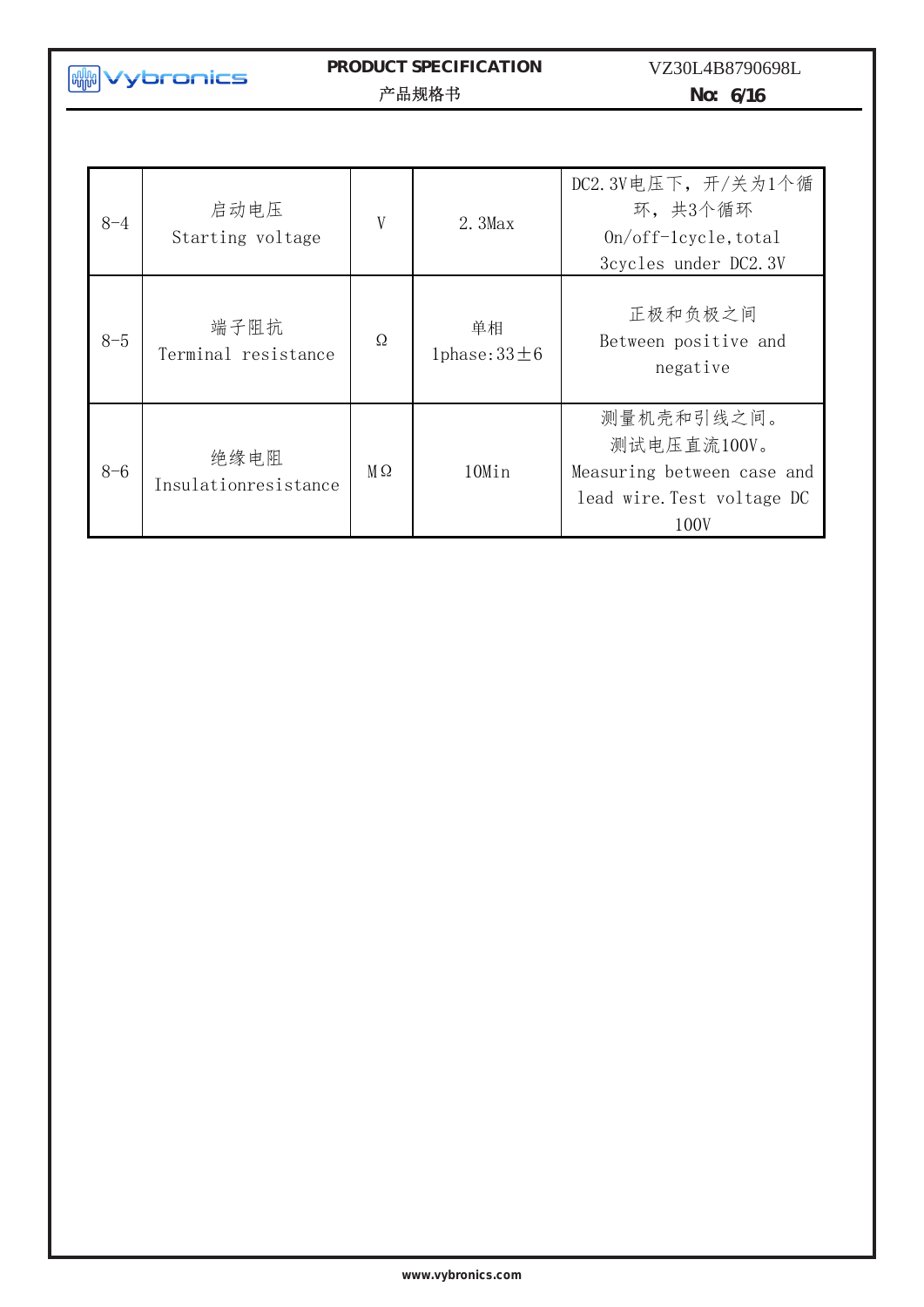

# **PRODUCT SPECIFICATION**

VZ30L4B8790698L

产品规格书/Specifications 日期/Date : 2017-06-29

**No: 7/16**

|                | 9. 机械特性/Mechanical characteristics |                                                |                |                                                                                                                                                                                                                                                                                            |
|----------------|------------------------------------|------------------------------------------------|----------------|--------------------------------------------------------------------------------------------------------------------------------------------------------------------------------------------------------------------------------------------------------------------------------------------|
| N <sub>O</sub> | 项目/Item                            | 单位<br>$/$ Uni<br>t                             | 规格<br>/SPEC.   | 条件/Condition                                                                                                                                                                                                                                                                               |
| $9 - 1$        | 外观<br>Appearance                   |                                                |                | 目测/Visual                                                                                                                                                                                                                                                                                  |
| $9 - 2$        | 尺寸<br>size                         | 见外形<br>图/See<br>outline<br>mm<br>of<br>drawing |                | 使用游标卡尺和千分尺测量/Use vernier<br>caliper and micrometer to measure                                                                                                                                                                                                                              |
| $9 - 3$        | 马达重量<br>Motor Weight               | g                                              | $0.9+$<br>0.2g | 使用天平测量/Use scale                                                                                                                                                                                                                                                                           |
| $9 - 4$        | 机械噪音<br>Mechanical<br>Noise        | dB                                             | <b>50 MAX</b>  | 振动马达<br>拾音器 microphone<br>Vibration<br>motor<br>10cm<br>测试夹具(75g)<br>Testing Jig (75g)<br>马达: 被固定/Motor : be fixed<br>额定电压:DC 3.0V/Rated voltage : DC 3.0V<br>背景噪音:<br>25dB MAX.<br>Back ground noise: 25dB MAX.<br>拾音器沿轴向正对电机平面<br>Microphone faces the plane of motor along<br>the shaft |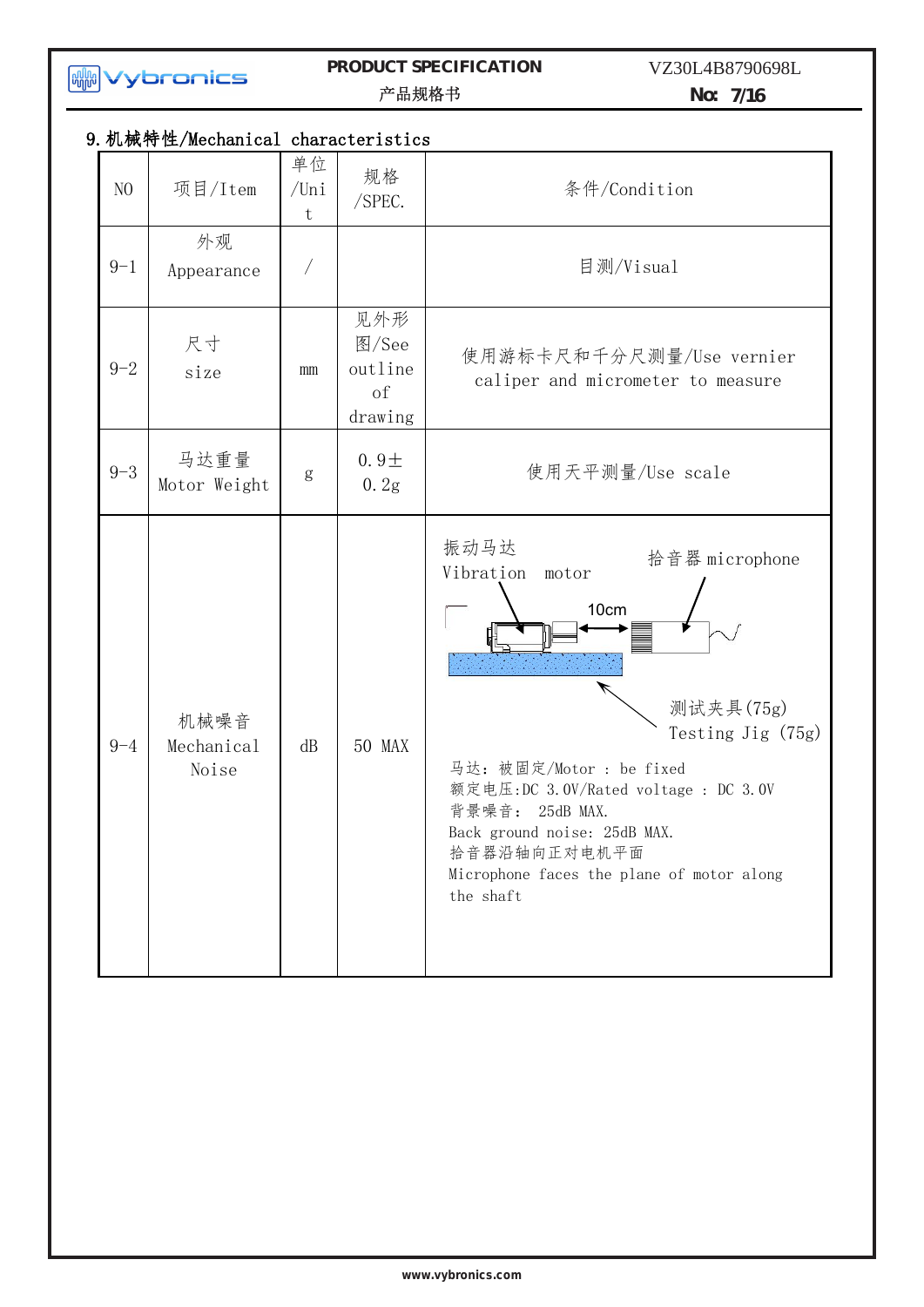

**www.vybronics.com**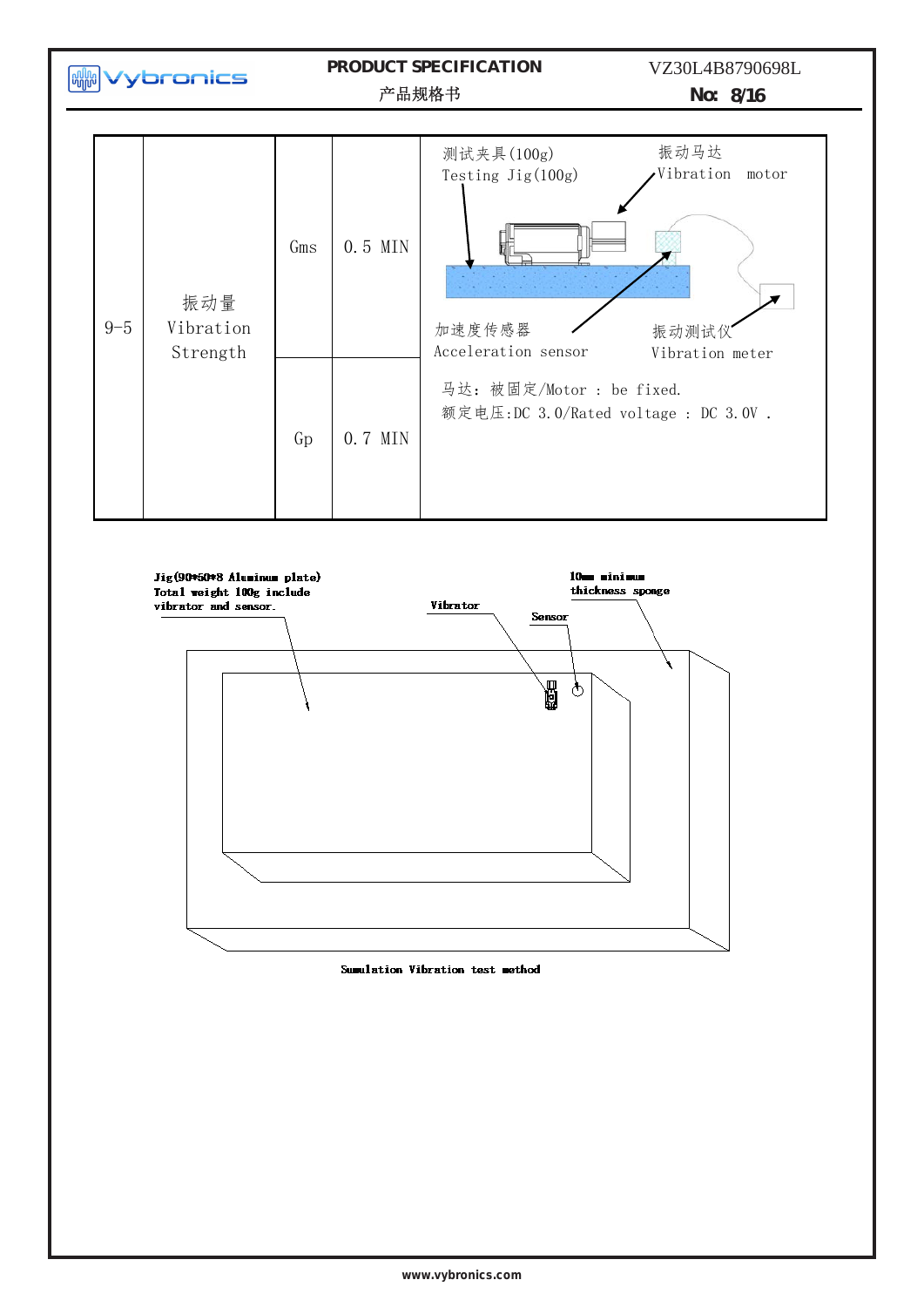

# **PRODUCT SPECIFICATION** VZ30L

VZ30L4B8790698L

**No: 9/16**  $\frac{1}{10.90}$ 

# 10.环境试验/Environmental test

| N <sub>O</sub> | 项目/Item                                   | 条件/Condition                                                                                                                                                                                                                                                                                                                                                                                                                                                                             |
|----------------|-------------------------------------------|------------------------------------------------------------------------------------------------------------------------------------------------------------------------------------------------------------------------------------------------------------------------------------------------------------------------------------------------------------------------------------------------------------------------------------------------------------------------------------------|
|                | 高温贮存试验                                    | 在+80℃的环境下放置96小时, 然后在常温常湿下恢复4小时后                                                                                                                                                                                                                                                                                                                                                                                                                                                          |
| $10 - 1$       | High                                      | 测试。                                                                                                                                                                                                                                                                                                                                                                                                                                                                                      |
|                | temperature                               | Exposed at $+80^{\circ}$ for 96 hours, then return to normal                                                                                                                                                                                                                                                                                                                                                                                                                             |
|                | Storage test                              | temperature and humidity for 4 hours before test.                                                                                                                                                                                                                                                                                                                                                                                                                                        |
| $10 - 2$       | 低温贮存试验<br>Low temperature<br>Storage test | 在-40℃的环境下放置96小时, 然后在常温常湿下恢复4小时后<br>测试。<br>Exposed at $-40^{\circ}C$ for 96 hours, then return to normal<br>temperature and humidity for 4 hours before test.                                                                                                                                                                                                                                                                                                                             |
|                | 湿热试验                                      | 在温度50℃,湿度95%的环境下放置48小时,然后在常态下放置                                                                                                                                                                                                                                                                                                                                                                                                                                                          |
| $10 - 3$       | Humidity test                             | 4小时后测试。/Resistan cetest 48hrs at 50℃,96%HR,then                                                                                                                                                                                                                                                                                                                                                                                                                                          |
|                |                                           | recovery 4hr at normal temperature.                                                                                                                                                                                                                                                                                                                                                                                                                                                      |
| $10 - 4$       | 高低温试验<br>Heat cycle test                  | 确保电机在下图所示的条件下放置一个周期(马达表面避免有<br>水汽凝结),然后在室温下恢复4小时后,进行测试。/Confirmed<br>to operating of motor during 1 cycles as following test<br>condition (without presence of water droplets on the<br>motor), then return to normal temperature and humidity for<br><u>ONE CYCLE</u><br>6 cycle before $\text{test}_{\text{80°C},\text{85ZRH}}$<br>25°C,50%RH<br>$-40^{\circ}$ C<br>$3h - 6h_16h_16h_2$<br>Зh                                                                                          |
| $10 - 5$       | 振动试验<br>Vibration test                    | 将马达固定在100g的塑料夹具上, 按以下要求进行试验:<br>1) 振频范围: 10-55Hz<br>2)全振幅 2mm<br>3) 振频变化10-55-10 约1分钟<br>4) 振动方向: 三个垂直方向<br>5) 持续时间: 每个方向30分钟(共90分钟)<br>The motor that is attached to a 100g jig (plastic housing)<br>and test according following condition:<br>1) Vibration frequency range: $10\neg 55Hz$<br>2) Total amplitude: 2 mm<br>3) Sweep ratio: $10 \sim 55 \sim 10$ Hz approximate 1min<br>4) Direction of vibration: Three perpendicular directions<br>5) Duration: 30min (90min in total) |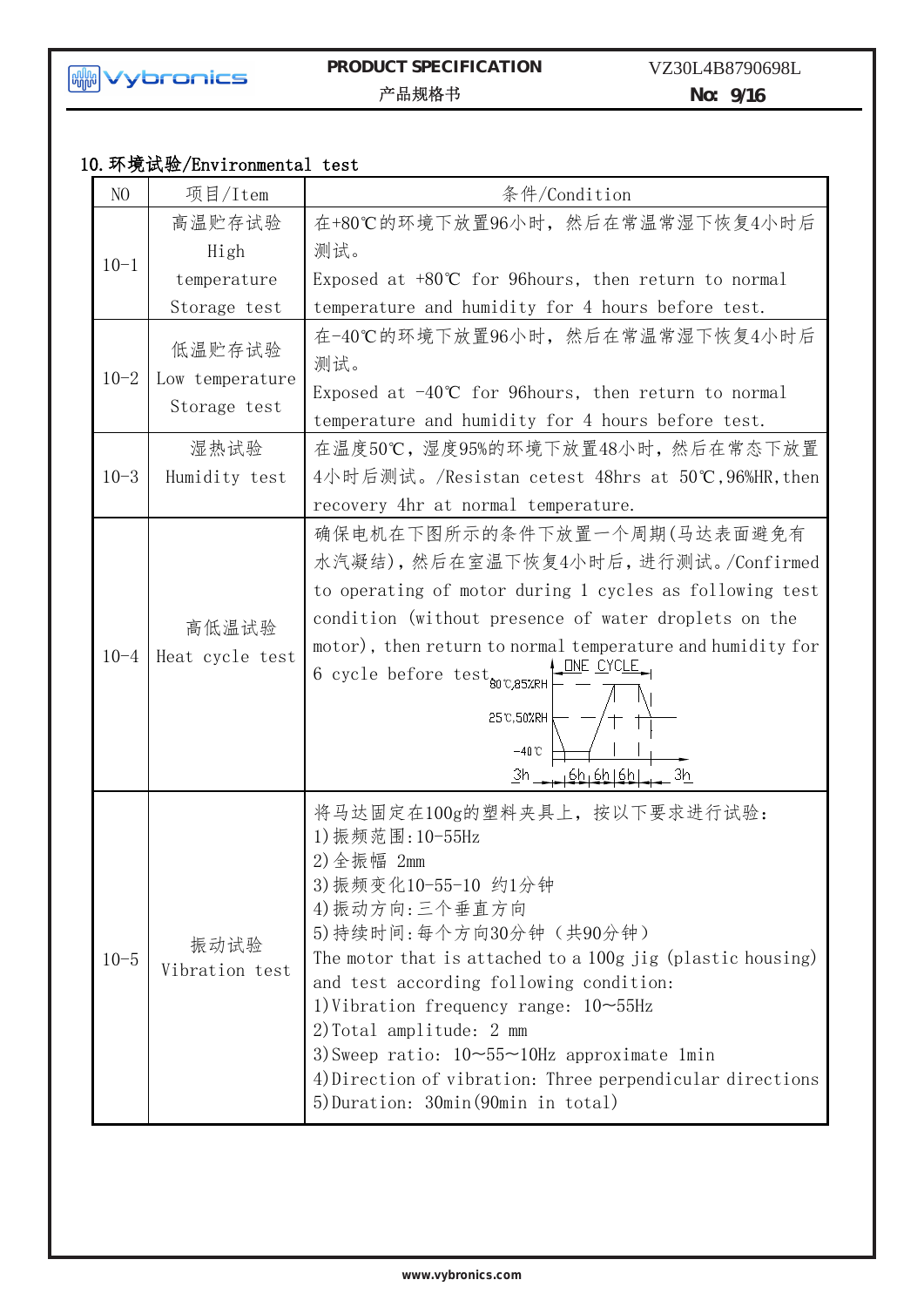| $10 - 6$ | 跌落试验<br>Drop test | 将马达电机放在大约60g(包括电机)重的物体上,从1.5米的高<br>度跌落到20mm厚的大理石板上, 跌落18次。/Drop the motor<br>from the height of 1.5 meters to the marble board of 20mm<br>thick, Drop 18 times.<br>高度/Height: 1.5m 方向/Direction: ±X, ±Y, ±Z<br>次数/Times: 每一平面下落3次, 共计18次/Three drops per<br>plane for a total of 18 drops. |
|----------|-------------------|--------------------------------------------------------------------------------------------------------------------------------------------------------------------------------------------------------------------------------------------------------------------------------------------|
|----------|-------------------|--------------------------------------------------------------------------------------------------------------------------------------------------------------------------------------------------------------------------------------------------------------------------------------------|

▶判定标准/Judgment standard

ⓐ试验后,测试数据必须符合以下规格:

After test, measured data must be satisfied as following specifications;

- 启动电压: DC2.3V MAX.
- Starting voltage: DC2.3V MAX.
- 额定转速: 变化率在初始值的+30%~-20%以内。
- Rated speed: changing rate must be within +30%~-20% of initial value.
- 额定电流: 变化率在初始值的+20%~-30%以内。
- Rated current: changing rate must be within +20%~-30% of initial value.
- 端子阻抗: 变化率在初始值的±15%以内。
- Terminal resistance: changing rate must be within  $\pm 15%$  of initial value.

### ⓑ外形结构无异常.

There should be no abnormalities in appearance and structure.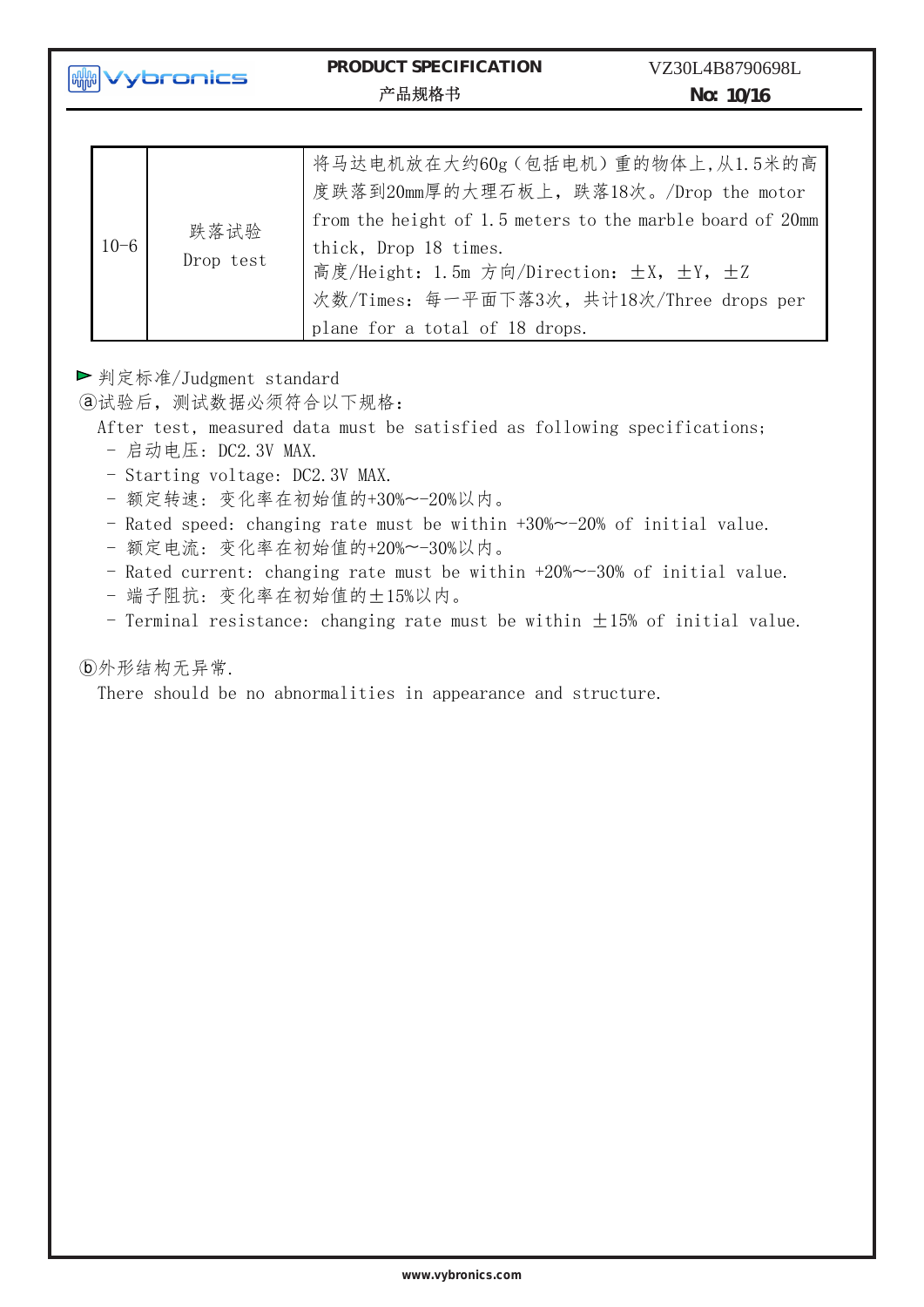

### **PRODUCT SPECIFICATION**  Mg Vybronics PRODUCT SPECII<br>产品规格书

 $\mathcal{L}$  Specifications  $\mathcal{L}$  Specifications  $\mathcal{L}$  and  $\mathcal{L}$  and  $\mathcal{L}$  and  $\mathcal{L}$  and  $\mathcal{L}$ 

**No: 11/16**

### 10.1.寿命试验/Life test

输入 3.0V 电压/Input voltage3.0V. 带负载重量 (R1.7, t2.8 大约 0.30g) /Load counter weight (R1.7, t2.8 appx0.30g).

| N <sub>O</sub>            | 项目/Item                                              | 条件/Condition                                                                         |
|---------------------------|------------------------------------------------------|--------------------------------------------------------------------------------------|
| $10.1-$<br>$\overline{1}$ | 常温寿命试验<br>/Room Temperature<br>Life Test             | 放置在室温25℃, 50%RH的湿度条件下/Room Temperature<br>exposure $25^{\circ}\text{C}$ , $50\%$ RH. |
| $10.2-$<br>2              | 高温寿命试验<br>/High temperature<br>Exposure Life<br>test | 放置在高温55℃,50%RH的条件下/High Temperature<br>exposure $55^{\circ}C$ , $95\%$ RH.           |
| $10.3-$<br>3              | 低温寿命试验<br>/Low temperature<br>Exposure Life<br>test  | 放置在高温-20℃的条件下/Low Temperature exposure<br>$-20^{\circ}C$ .                           |



10.1-1-1 常温寿命试验/Room Temperature Life Test

1.按A周期运行96小时/To maintain (A)cycle for 96hrs in the process of temperature shock.

10.1-2-1 高温寿命试验/High temperature Exposure Life test

1. 按A周期运行48小时/To maintain(A)cycle under high temperature for (, hrs. 10.1-3-1 低温寿命试验/Low temperature Exposure Life test

1. 按A周期运行48小时/To maintain(A)cycle under high temperature for (, hrs.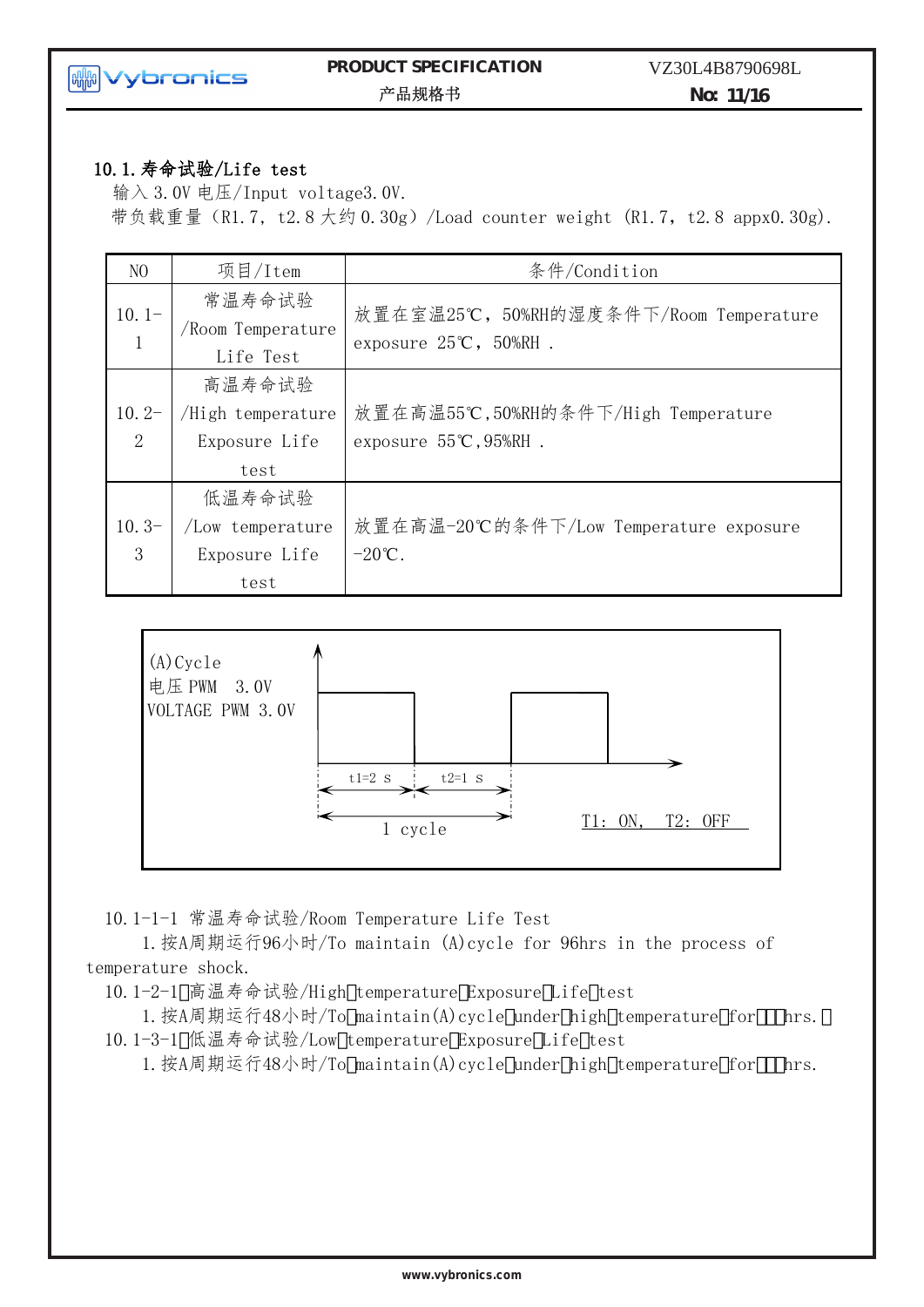

**No: 12/16**

▶判定标准/Judgment standard

ⓐ试验后,测试数据必须符合以下规格:

After test, measured data must be satisfied as following specifications;

- 启动电压: DC2.3V MAX.
- Starting voltage: DC2.3V MAX.
- 额定转速: 变化率在初始值的+30%~-20%以内。
- Rated speed: changing rate must be within +30%~-20% of initial value.
- 额定电流: 变化率在初始值的+20%~-30%以内。
- Rated current: changing rate must be within +20%~-30%of initial value.

### 11.环保要求/Environment Protections

本产品所有零部件符合欧盟RoHS2.0/无卤/REACH指令要求,具体环境有害物质管控限制 如下:

This product conforms to the EU ROHS2.0, halogen-free

and REACH certification,Specific content as follows:

铅及其化合物最大允许含量为1000ppm/Lead and Lead compounds≤1000ppm 镉及其化合物最大允许含量为1000ppm/Cadmium and cadmium compounds≤1000ppm 汞及其化合物最大允许含量为1000ppm/Mercury and Mercury compounds≤1000ppm 六价铬化物最大允许含量为1000ppm/Hexavalent chromium compounds≤1000ppm 多溴联苯(PBB)最大允许含量为1000ppm/Polybrominated biphenylethers≤1000ppm 多溴联苯醚(PBDE)最大允许含量为1000ppm/Polybrominated diphenylethers≤1000ppm 邻苯二甲酸二正丁酯(DBP)最大允许含量为1000ppm /DBP≤1000ppm 邻苯二甲酸正丁基苄酯(BBP)最大允许含量为1000ppm/BBP≤1000ppm 邻苯二甲酸(2-己基)己酯(DEHP)最大允许含量为1000ppm/DEHP≤1000ppm 六溴环十二烷(HBCDD)最大允许含量为1000ppm/HBCDD≤1000ppm 溴Br最大允许含量为900ppm/Br≤900ppm 氯Cl最大允许含量为900ppm/Cl≤900ppm 溴加氯之和最大允许含量为1500ppm/Br+Cl≤1500ppm REACH指令按最新法规内容管控执行 包装材料环保管控要求:Pb, Cd, Hg, Cr+6 : 4种物质总和< 100ppm (其中, Cd<50ppm)。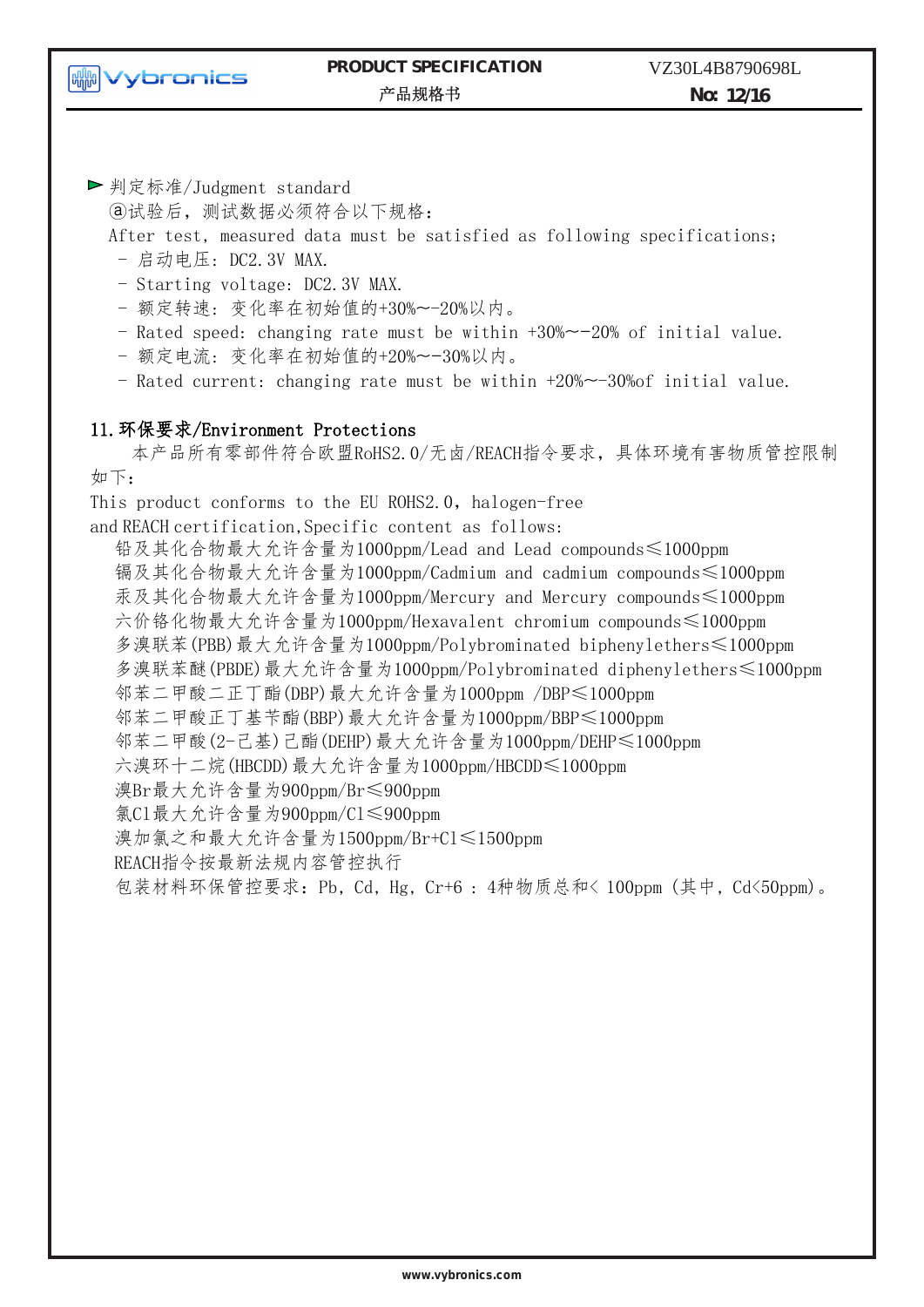| ybronics                           | PRODUCT SPECIFICATION<br>产品规格书                                                                                                                      | VZ30L4B8790698L<br>No: 13/16 |
|------------------------------------|-----------------------------------------------------------------------------------------------------------------------------------------------------|------------------------------|
|                                    |                                                                                                                                                     |                              |
| 12. 注意事项/CAUTION FOR USE<br>性能的变化. | (1)该马达是微型精密产品, 在运输过程中不要承受超过0.5 kgf的力, 否则会引起外形或                                                                                                      |                              |
| external appearance.               | As this motor is small and precise, do not press it over 0.5kgf force or<br>while transportation, it can cause the transformation of performance or |                              |
|                                    | (2) 请注意马达不要接触到液体性物质(比如: 水, 酒精等)                                                                                                                     |                              |
|                                    | please be careful, not to be contacted fluid substances                                                                                             |                              |
| (such as: water, alcohol etc.)     |                                                                                                                                                     |                              |
| (3)                                | 不要在高温下长时间放置,否则有可能导致电机的性能下降。                                                                                                                         |                              |
|                                    | Do not expose the motor to high temperature for a long periods of time,                                                                             |                              |
|                                    | it may cause a decline in performance.                                                                                                              |                              |
| 马达不要在以下环境中使用:<br>(4)               |                                                                                                                                                     |                              |
| - 高温和高湿的场所                         |                                                                                                                                                     |                              |
| - 腐蚀性气体如H2S、SO2、NO2等               |                                                                                                                                                     |                              |
|                                    | Avoid using the motor in the following environment.                                                                                                 |                              |
|                                    | - High temperature and high humidity area.                                                                                                          |                              |
|                                    | - Corrosive gas such as $H_2S$ , $SO_2$ , $NO_2$ etc.                                                                                               |                              |
| (5)                                | 请不要在靠近磁铁或带有磁场的仪器旁边使用或存放马达。                                                                                                                          |                              |
|                                    | Please do not operate or store the motor adjacent to magnet or apparatus                                                                            |                              |
| That has a magnetic field.         |                                                                                                                                                     |                              |
| (6)请注意机壳的表面存在漏磁通量。                 |                                                                                                                                                     |                              |
|                                    | Please be careful that there exists a leaking magnetic flux on                                                                                      |                              |
| the surface of bracket.            |                                                                                                                                                     |                              |
|                                    | (7)电刷和换向器的相互作用,有可能产生轻微的电噪音。                                                                                                                         |                              |
|                                    | Due to interaction between brush and commutator, there is a possibility                                                                             |                              |
|                                    | to occur electrical noise slightly.                                                                                                                 |                              |

 $\mathcal{L}$  Specifications  $\mathcal{L}$  Specifications  $\mathcal{L}$  and  $\mathcal{L}$  and  $\mathcal{L}$  and  $\mathcal{L}$  and  $\mathcal{L}$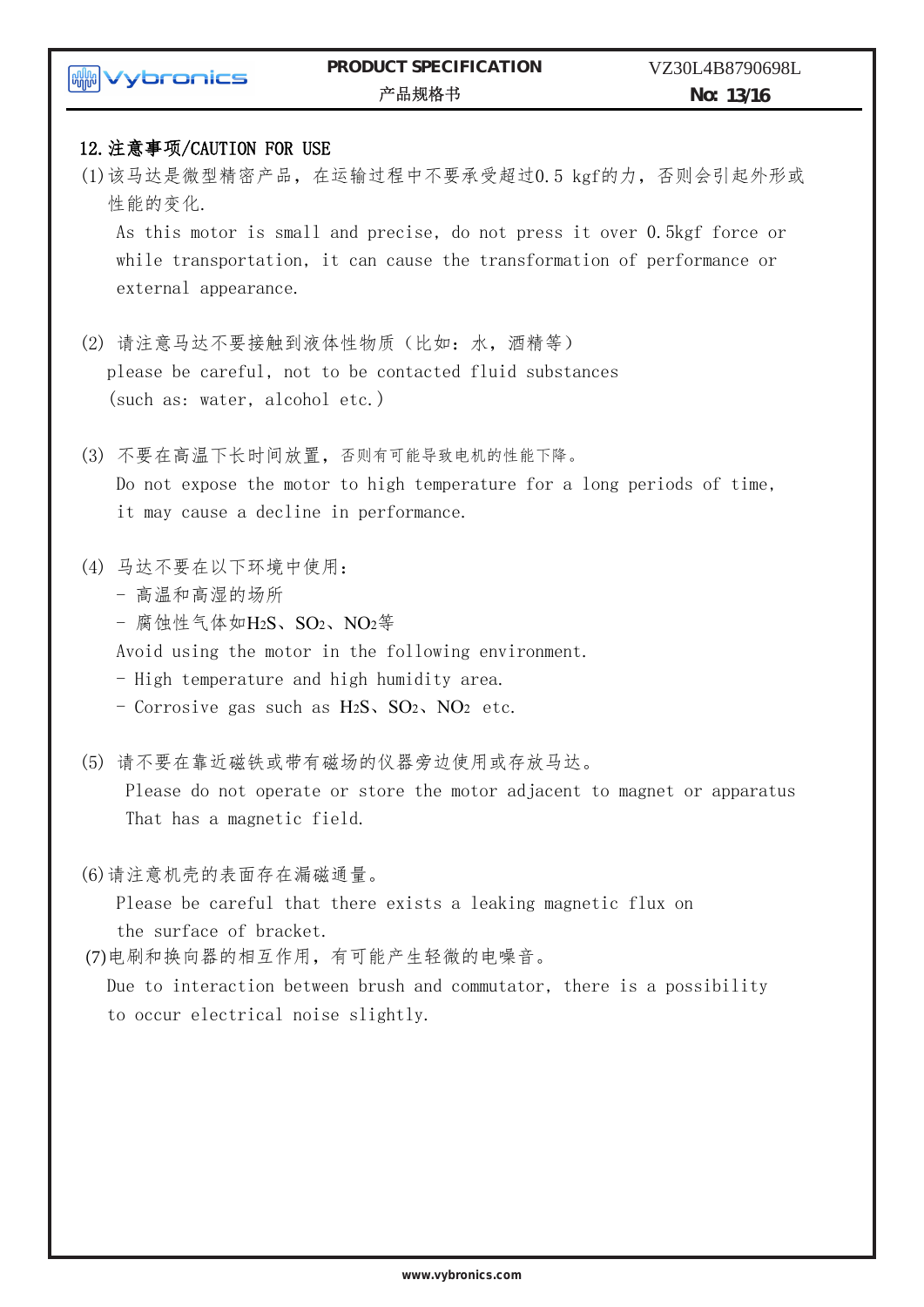(9) 因测试设备有误差,允许有±5%偏差。 Beacause there is error of the measurement equipment ,permit the standard of the rotational frepuency to  $\pm 5%$ 

(10) 接电端子扭曲、折弯次数不可多于 2 次。 Current terminals should not be twisted or bent more than twice.

(11) 被焊锡的端子局部受压不可多于2次/The portion when lead wire and terminal are soldered should not be under stressed more than twice.

(12) 在马达通电时,不宜长时间锁住不转/Do not subject the motor under locked condition for long hours.

(13) 不可向马达一侧强行挤压接电端子/Do not exert pressure by pushing the current terminals towards the direction of the internal motor.

(14) 马达通过ROHS认证

This motor pass the system of ROHS certification.

 $(15)$ 

出厂检验报告附上 35 只马达特性数据和 CPK 值,其中包括: 负载转速: rpm 负载电流:m A 堵转电流(启动电流):m A 启动电压:不考虑 CPK 值

Out-going test data and Cpk data will be attached  $(n-35)$  for Loaded rotation r.p.m. Loaded current mA Lock current (Starting current) mA

Starting voltage V (without the consideration of Cpk value) .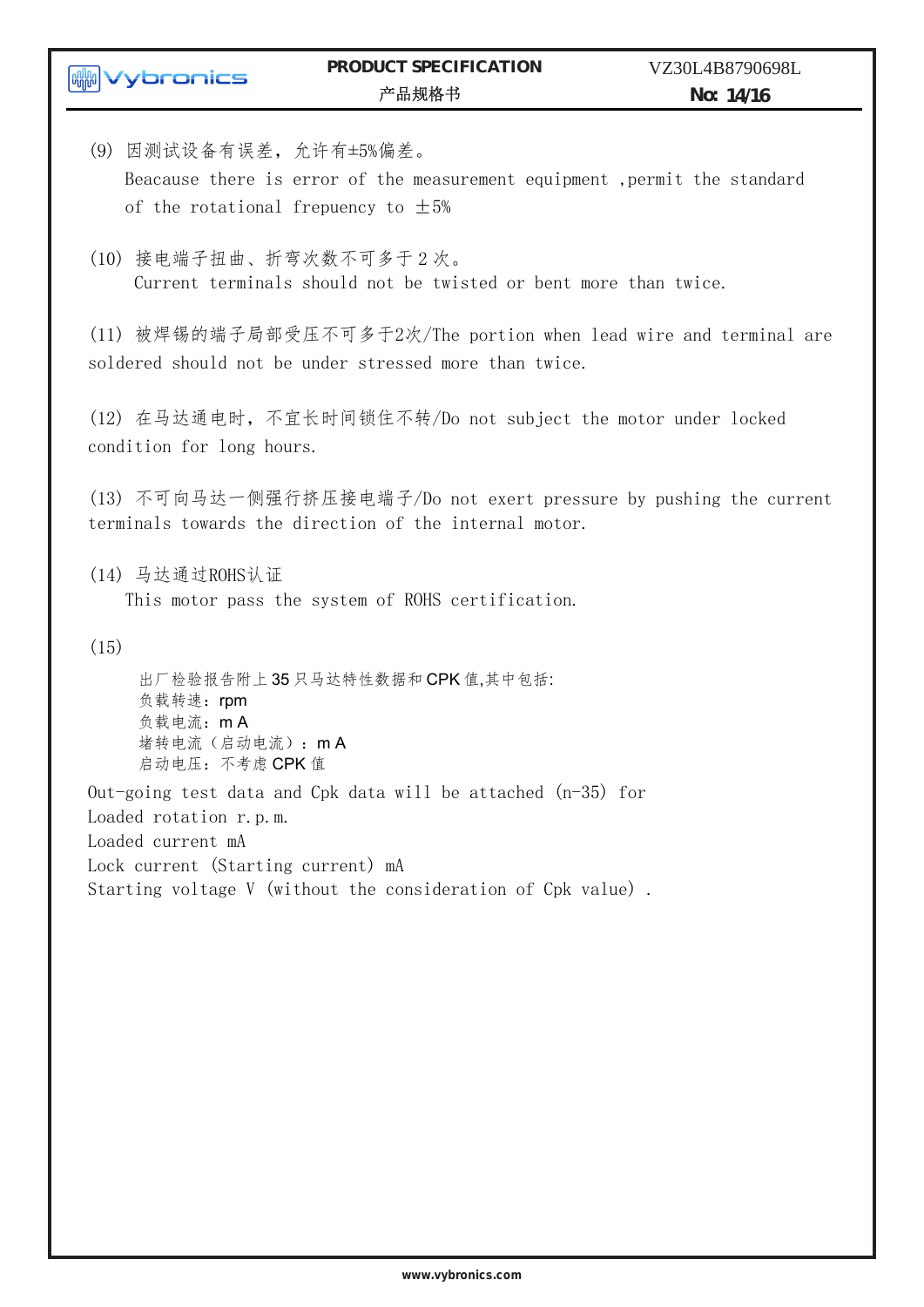

# **PRODUCT SPECIFICATION**

VZ30L4B8790698L

No: 15/16

## 13.外形图/Outside view